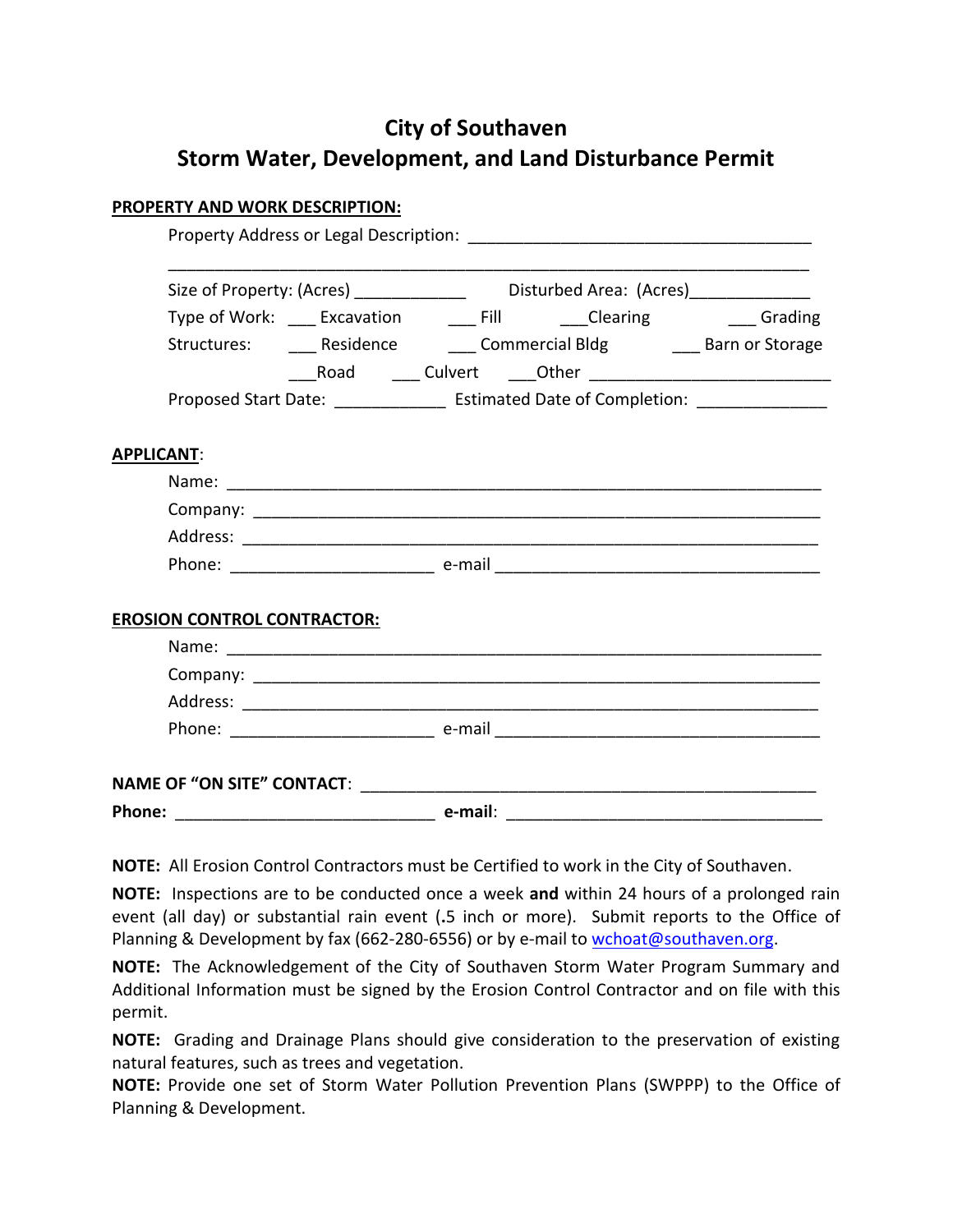#### **PROPERTY OWNER IF OTHER THAN APPLICANT:**

| <b>PROJECT SITE PLANS:</b>                                                                                                                                                 |  |
|----------------------------------------------------------------------------------------------------------------------------------------------------------------------------|--|
|                                                                                                                                                                            |  |
|                                                                                                                                                                            |  |
|                                                                                                                                                                            |  |
|                                                                                                                                                                            |  |
| <b>ADDITIONAL PERMITS REQUIRED:</b>                                                                                                                                        |  |
| If land disturbance is Five (5) Acres or greater, the Mississippi Department of Environmental<br>Quality must also review and approve plans and issue a MDEQ SWPPP Permit. |  |
| ______ MDEQ _______ Floodplain _______ Corps 404 ______ Road Cross ______ Bldg                                                                                             |  |
| FEES:                                                                                                                                                                      |  |
|                                                                                                                                                                            |  |
| Development Fee = \$100.00 per Site Paid: CELET Paid: CK#                                                                                                                  |  |
|                                                                                                                                                                            |  |

## **APPLICANT'S ACKNOWLEDGEMENT:**

\_\_\_\_\_\_\_\_\_\_\_\_\_\_\_\_\_\_\_\_\_\_\_\_\_\_\_\_\_\_\_\_\_\_\_

I understand that, as the Permit Holder, I will be held responsible for ensuring all necessary inspections are performed and that all erosion and sediment control requirements are met on this project. The Erosion Control Contractor has been certified and is aware of the Storm Water Pollution Prevention Plans (SWPPP) for this project and the City of Southaven erosion and sediment control requirements. I am aware I may be held responsible for the Contractor's violations of the City of Southaven Ordinance.

\_\_\_\_\_\_\_\_\_\_\_\_\_\_\_\_\_\_\_\_\_\_\_\_\_\_\_\_\_\_\_\_\_\_\_ \_\_\_\_\_\_\_\_\_\_\_\_\_\_\_\_\_\_\_\_\_\_\_\_\_\_\_\_\_\_\_\_\_\_\_\_

\_\_\_\_\_\_\_\_\_\_\_\_\_\_\_\_\_\_\_\_\_\_\_\_\_\_\_\_\_\_\_\_\_\_\_\_\_\_\_\_\_\_\_\_\_\_\_ \_\_\_\_\_\_\_\_\_\_\_\_\_\_\_\_\_\_\_\_\_\_\_

Applicant's Signature **Printed Name** 

Date

Permit Issued By: Date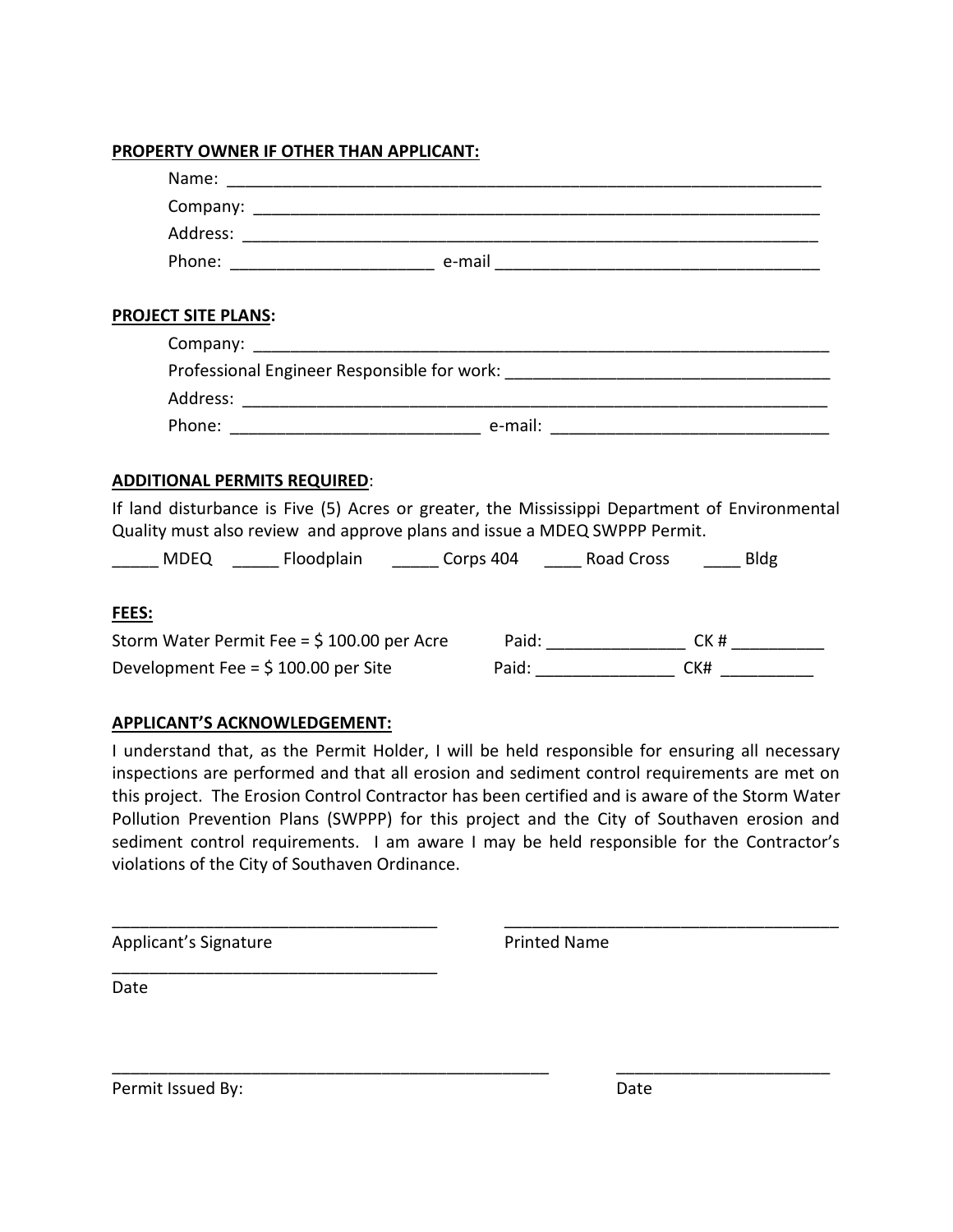# **CITY OF SOUTHAVEN**

# **STORMWATER PROGRAM SUMMARY AND**

# **ADDITIONAL INFORMATION**

The objective of this program is to prevent pollution of the State Waters. State waters are any stream, lake, pond, wetland, or any other body of water except ponds or lakes that are landlocked and are on private property. Any project over one acre must obtain a Storm Water Permit from the City of Southaven. Projects larger than five acres must also have a State SWPPP and should forward a copy of that Permit to the City. Small projects (less than one acre) will not be required to pay a fee, but must maintain the same standards as larger developments. More detailed information about the regulations, penalties and exemptions are listed in the City of Southaven Code of Ordinances which can be found a[t www.southaven.org.](http://www.southaven.org/)

#### **FOR ALL CONSTRUCTION PROJECTS:**

The property owner, or the builder or superintendent of any construction project shall grant Right-of-Entry to the Stormwater Inspectors.

Any Erosion Control Contractor **must be certified** by May 1, 2014, to work on projects located in the City of Southaven. The Erosion Control Contractor must show proof of certification.

A builder may act as his own Erosion Control Contractor as long as he has been certified.

Inspections shall be random, but you may schedule a consultation with the Inspector if you have questions or require clarification (662) 393-2991.

Keep dust under control in the dryer months. Also, keep the site free of debris that can be transported by the wind or water (beverage cans or bottles, paper or plastic bags, & construction debris).

The Contractor is responsible for maintaining all erosion control measures. **Make repairs promptly.** If mud leaves your site, **clean it up promptly,** whether it is in a neighbor's yard, drive or in the Street.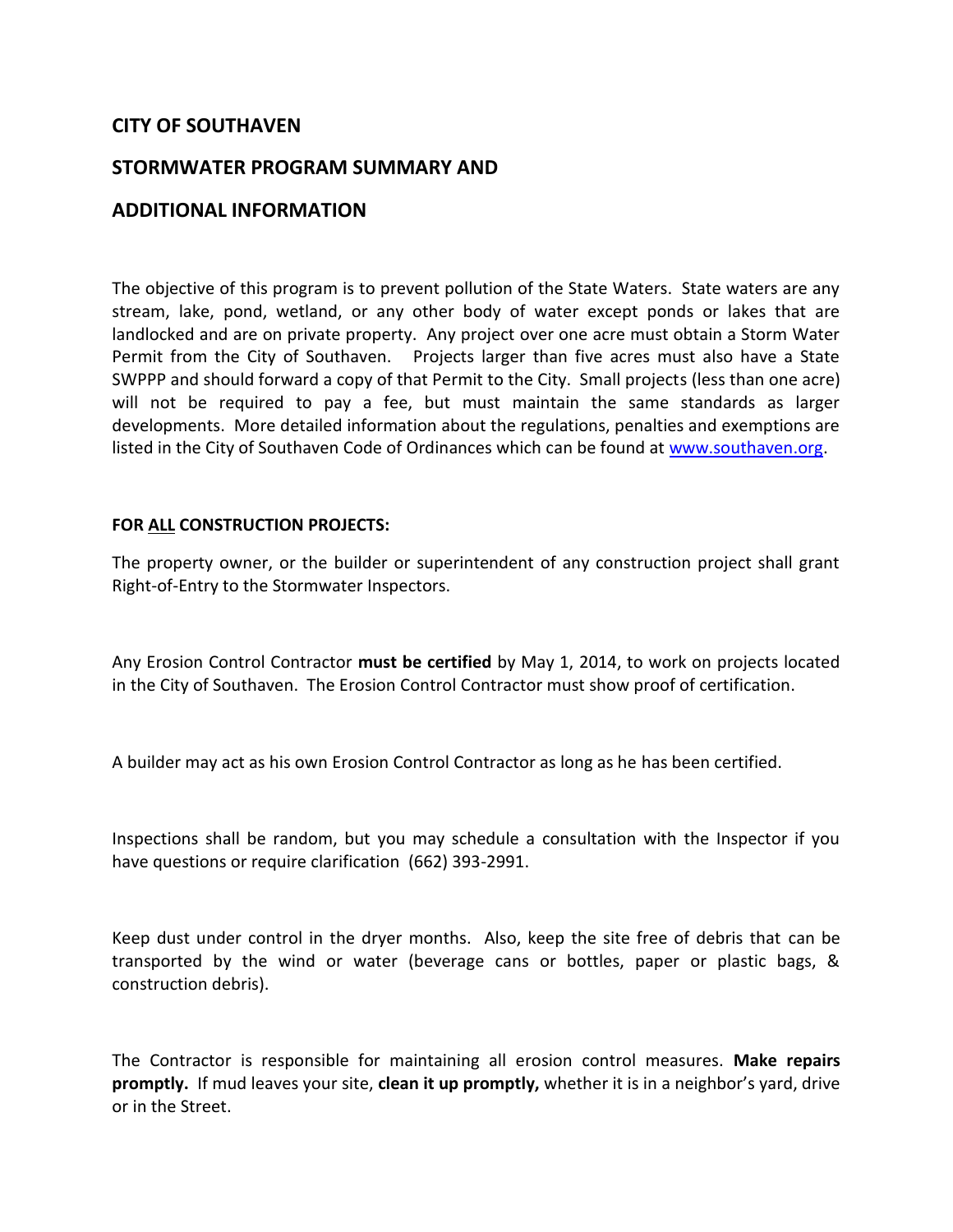### **FOR LARGER PERMITTED PROJECTS:**

All Erosion Control Measures must be **installed properly and according to approved plans**. Additional structures may be required by the Stormwater Inspector or the City Engineer if the original plan is not sufficient to control erosion. Get a stand of grass started as soon as possible.

The Contractor must keep a set of the Stormwater Pollution Prevention Plans and the permit on site at **all times**. The Contractor may be asked to produce these documents for inspection.

**Keep all dirt out of the street**. If the construction drive is not working, turn the rock or install larger rock. You may have more than one construction drive if needed.

The Erosion Control Contractor must **inspect and forward a report weekly** to the Office of Planning & Development. The reports may be faxed to 662-280-6556 or e-mailed to wchoat[@southaven.org.](mailto:rhavens@southaven.org) 

In addition to the weekly reports, the Contractor is to inspect and forward a report after any prolonged rain event (all day) or any substantial rain event (.5 inches or more).

Contact the Stormwater Inspector when the job is approaching completion so that we may conduct a final inspection and **close out the Stormwater Permit**. (662-393-0111)

- KEEP THE FIRST TWO PAGES FOR YOUR INFORMATION.
- SIGN THE THIRD PAGE AS ACKNOWLEDGEMENT.
- PROVIDE A GOOD CONTACT NUMBER FOR THE RESPONSIBLE EROSION CONTROL CONTRACTOR.